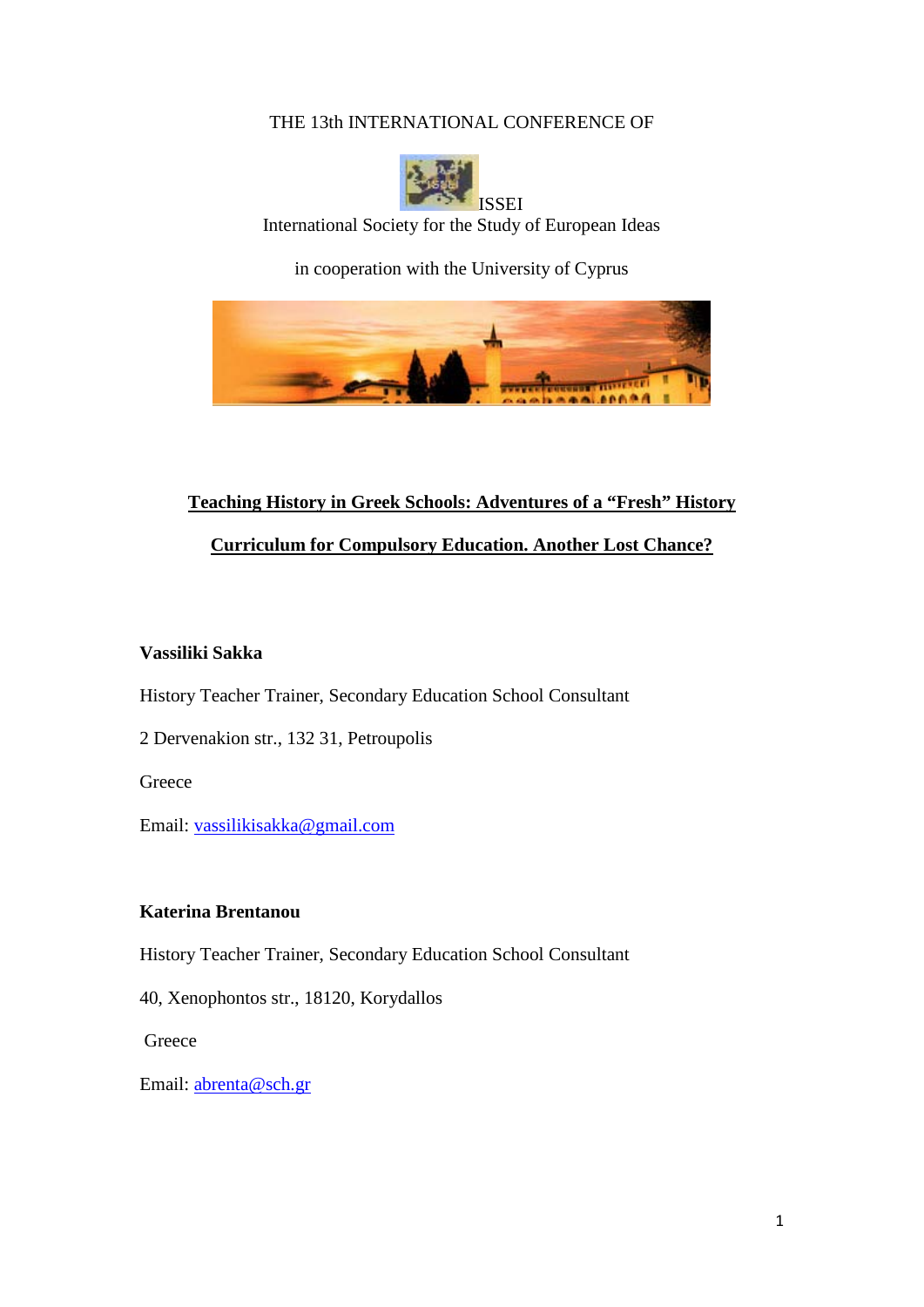#### **History of History Education in Greece**

History education in Greece corresponded to the successive formation of the Greek state as created during the 19th and early 20th century, from 1830 (Independed Greek state) to 1948 (annexation of Dodecanese islands to Greek state). As 19th century was the century of nation states building and at the same time the era when History was established as a discipline, history education follows the aims and questions raised by intellectuals and native academic community, closely attached to the aims and questions related to the formation of the Great Greek State and the *Megali Idea*.

The *Megali Idea* ( *Grand Idea*) was an irredentist concept of Greek nationalism expressing the goal of establishing a nation state that would encompass all ethnic Greeks, since large Greek speaking populations after the Greek state independence in 1830 still lived under Ottoman rule; it was a visionary nationalist aspiration that was meant to dominate foreign relations and, to a significant extent, determine domestic politics of the Greek state – and of course education- for much of the first century of its independent existence.<sup>[1](#page-12-0)</sup> The concept is illustrated in the following popular poster bearing the figure of prime minister Eleftherios Venizelos<sup>[2](#page-13-0)</sup>; the ideal map of Greece including all territories where Greek population used to live along with the typical romantic female figure of the Greek nation, created in 1920.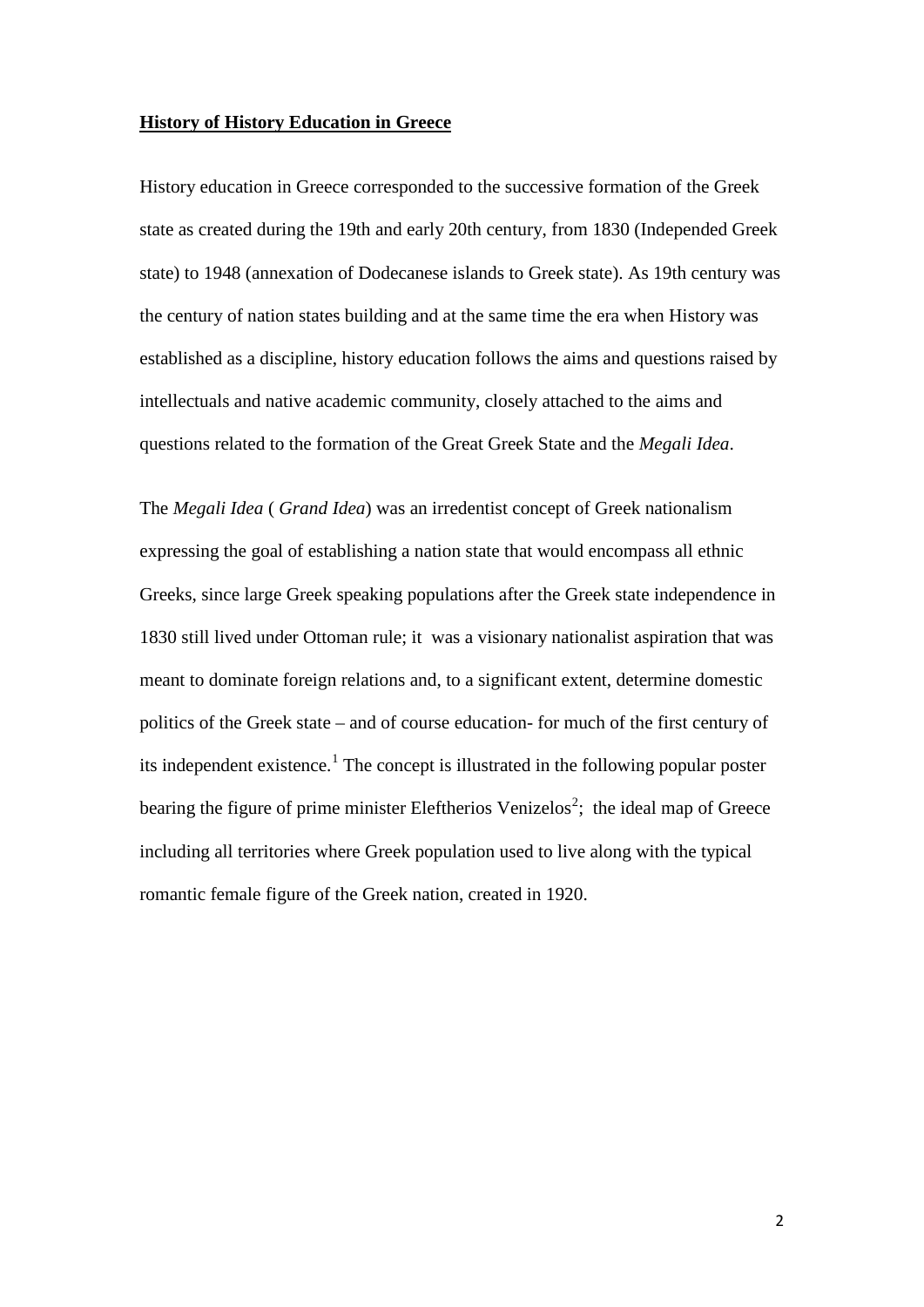

History education was considered important long before Greek state gained independence.<sup>[3](#page-13-1)</sup> During the  $18<sup>th</sup>$  century, Enlightment affects dynamically both Greeks of Diaspora, living in major commercial cities in Western and Eastern Europe, and Greeks living within Ottoman Empire as well. History books were considered very popular and there was an actual 'circulation' of books among the literate population, even when handwritten. Geography books were very popular too. They were published in various types, even in early  $18<sup>th</sup>$  c. (1716, 1728, 1759), in cities with strong Greek diaspora communities, such as Vienna, Venice, Odessa, Bucharest, Iasi, Marseilles, London, Paris, and in Ottoman cities such as Smyrna (Ismir).

In the 19<sup>th</sup> century, the discipline of History emerged, playing an important role in nation building process. The first official history and geography 'curriculum' for secondary education schools was formatted in 1835, just a few years after the Greek independence struggle (1821-1828) and the establishment of the independent Greek state (1830). The subjects within, completed each other and the quasi 'curriculum'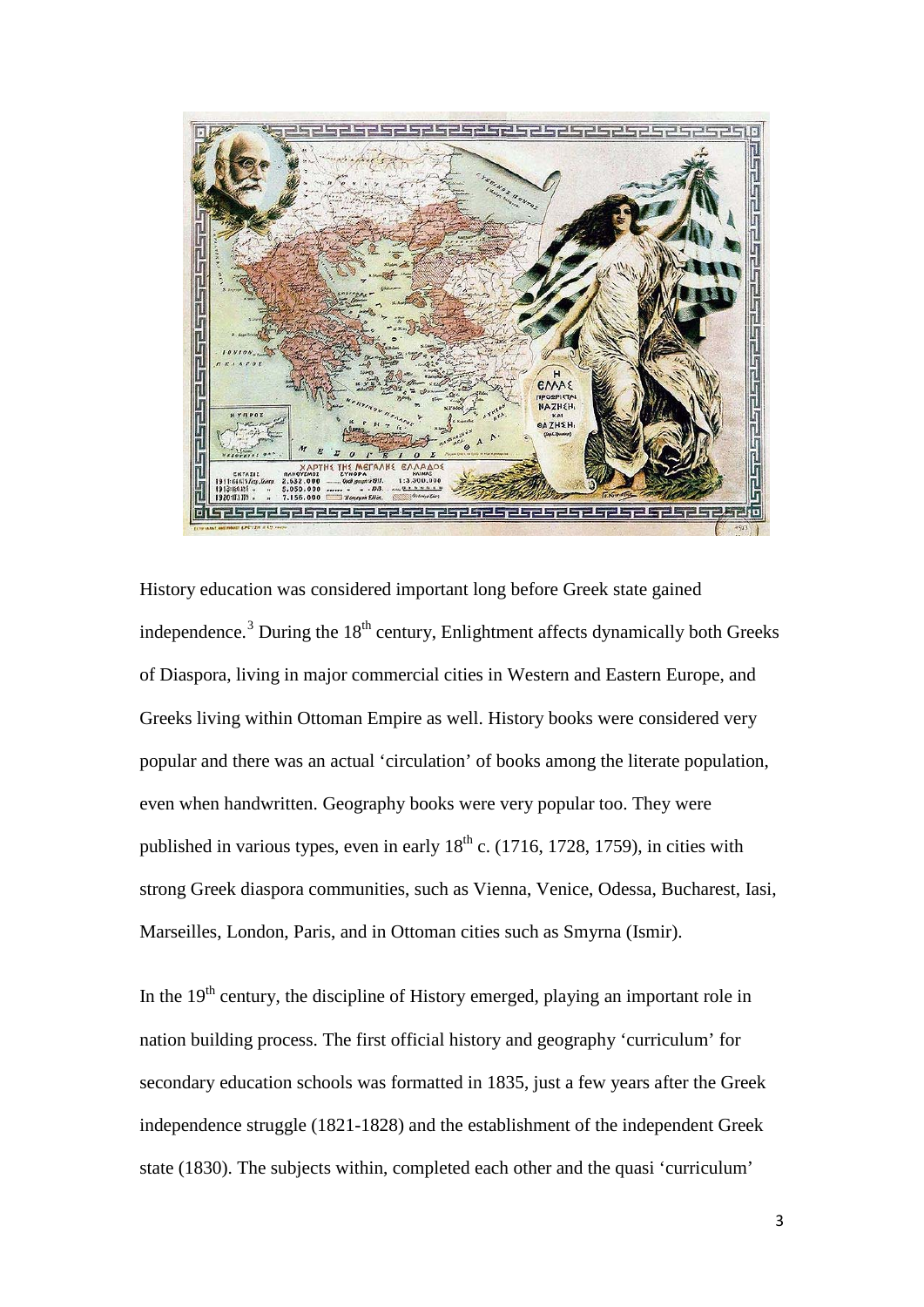was accompanied by decrees, guiding instructions for teachers, followed by detailed reports et alia. The role of textbooks was very important, as they were few and published and reproduced with difficulties. As a result of the lack of qualified teachers, a method of peer teaching was used (*allilodidaktiki methodos*; skillful elder students teaching younger and each other).

The European influence in every aspect of political and cultural life was dominant. This was a consequence of the important role that the Great Powers played at the early years of the Greek state and the fact that after the assassination of Greece's first governor, Ioannis Kapodistias, Greeks were forced to accept a Bavarian noble, Otto von Wittelsbach, as a king. Otto was a young prince accompanied by numerous consultants, experts, militants etc. Following the trends of his country and without taking into consideration the reality and needs of Greece and its people, the Bavarian consultant L. G. Maurer initiated education frames and aims imposing an out of time and place classicist approach. A quite opposite direction was taken previously by Ioannis Kapodistrias , who chose to establish primary and lower secondary education - mainly vocational schools in an effort to face the multiple and complicated problems of illiteracy, deep poverty, destruction of the country and infrastructure and dissintergation of any essence of state when he came to the country, along with the goal of providing shelter to the many orphan children after the war of independence.

History textbooks used at the time were English and French history books on Ancient Greek History and World (European) History, adapted and translated in Greek.

Respectively, modern Greeks formed an idea of self which was based on the idea European intellectuals had for Ancient Greece during the  $18<sup>th</sup>$  and the  $19<sup>th</sup>$  c.. This was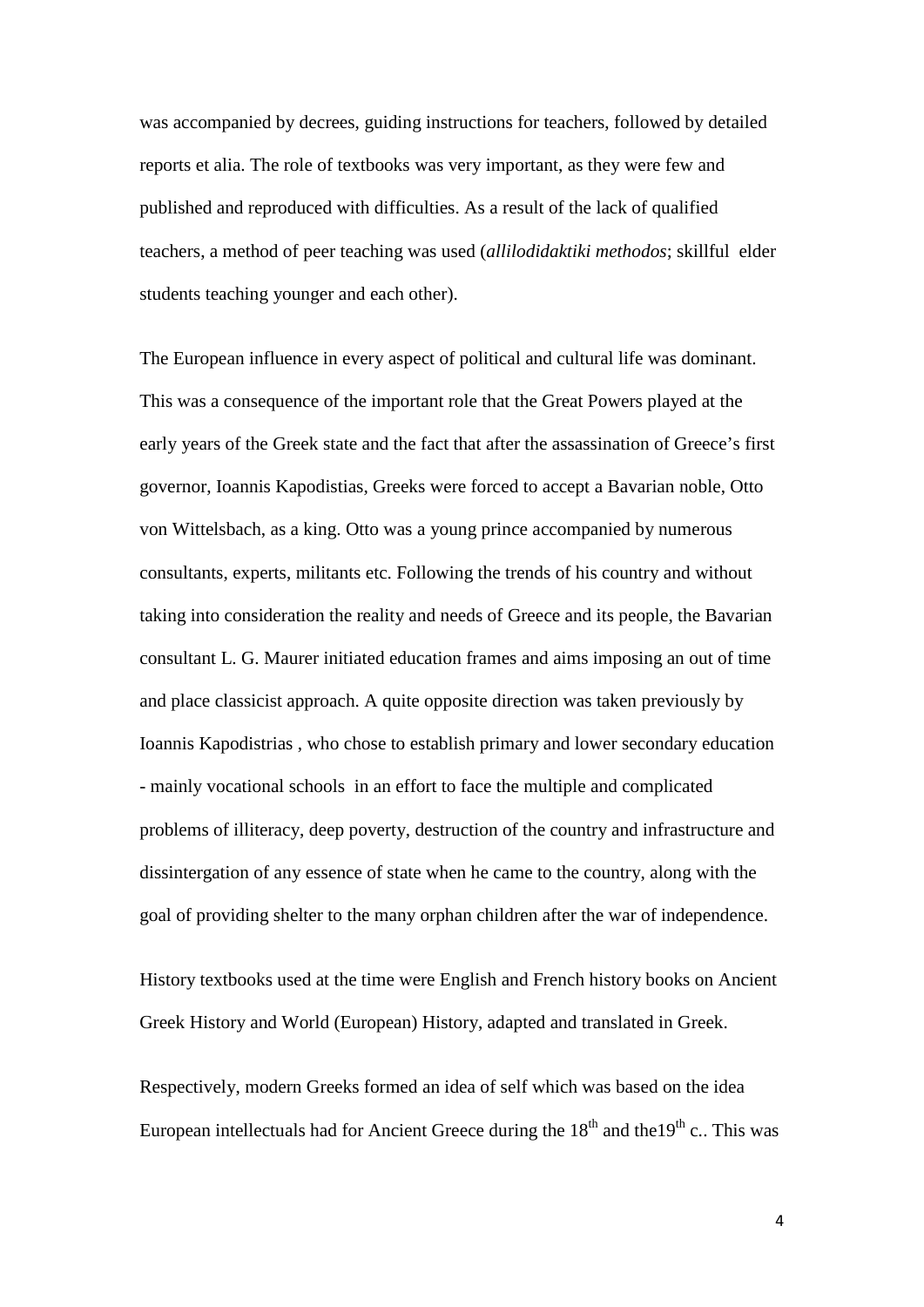related to Ancient Greek Enlightenment and its conceptions of humanism, freedom, naturalness and democracy. School history initially followed this pattern. Gradually this approach changed. Frustration and insecurity, caused by continuous conflicts during the  $19<sup>th</sup>$  century, turned modern Greeks obsessively to their glorious past, adopting a particular attitude: antiquity offers a normative pattern for the present and the future<sup>[4](#page-13-2)</sup>. Consequently, Ancient Greek History dominated the curricula. The Eurocentric approach to history gradually turned to a hellenocentric one after 1880. Here one can find the first periodization of history, categorized in Ancient- Medieval-Modern Greek History in schools, still in use.

The Greek historian Constantine Paparrigopoulos, considered as the 'national historian' in modern Greece, first interpreted Byzantium as a very interesting period refusing to approach it as synonymous to decline, cultural darkness and corruption. This was in contrast with the Enlightenment tradition followed by English historian Edward Gibbon ('History of the Decline and Fall of the Roman Empire')<sup>[5](#page-13-3)</sup>. For Paparrigopoulos, Byzantium was a purely Greek empire and Byzantine people were mainly Greeks. In his *'History of the Greek Nation'* (1853) he argued in favor of the idea of continuity of the Greek nation from antiquity to present time.<sup>[6](#page-13-4)</sup> This was a romantic approach, serving the idea of the nation at the moment, which proved to be very strong and resistant through time and assimilated by the collective consciousness of Greeks to date<sup>[7](#page-14-0)</sup>. From 1884 onwards, Byzantium is approached as an organic part of Greek history. The use of history education as a means to support the nation building process is also evident in the way in which the Balkan Peninsula is essentially described as a Greek peninsula in textbooks, according to the process of building the nation – state. Important dates for periodization: 323 B.C. (death of Alexander the Great), 146 B.C. (Destruction of Corinth by Romans), 330 A.D.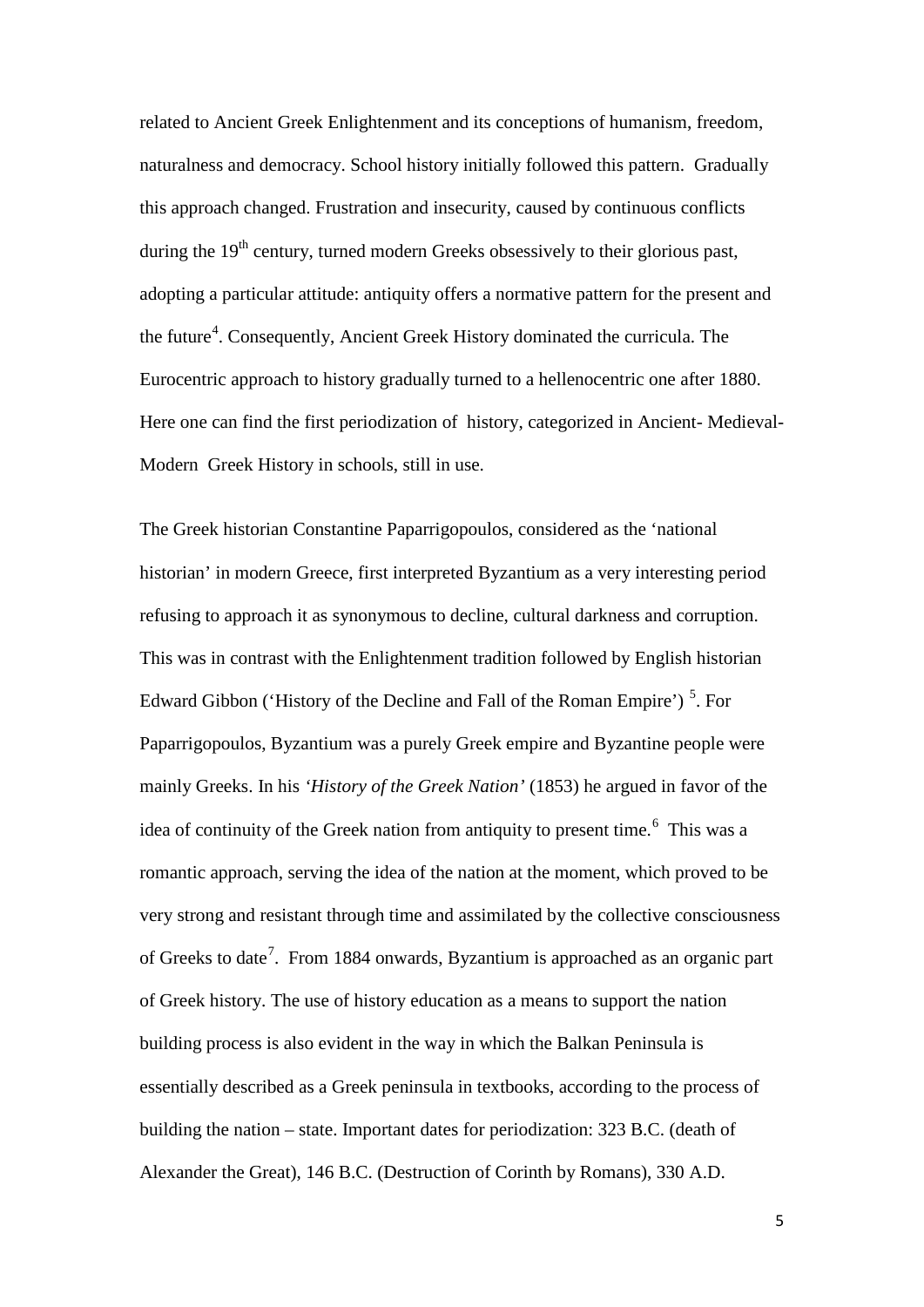(establishment of Constantinople), 1204 (conquest and destruction of Constantinople by Crusaders), 1453 (Fall of Constantinople to the Ottoman Turks), 1821 (Greek independence struggle). The character of history taught in schools is Greek - Orthodox Christian, as this religion was considered as a pillar for the Greek nation.

Despite this conservative approach, one can find innovations during the last decade of the  $19<sup>th</sup>$  and the beginning of  $20<sup>th</sup>$  century in history teaching. For example, in secondary education there are cases of educators' reports in which the use of terms such as 'fortunately', or 'unfortunately' within historical narrative are characterized as not pedagogically correct. This, suggests a more distant and objective approach. Also, since 1897, 'History of Civilization' was taught in parallel with political and military history.

Geography was taught in Greek schools throughout the  $19<sup>th</sup>$  century. This was mostly Ancient Historical Geography based on the works of Pausanias  $(2<sup>nd</sup> A.D.)$  and Strabo (circa 64 B.C.- 24 A.D.). Historical Geography offered opportunities for identification of new and ancient names of places and cities, again embracing the idealistic idea of the nation.



Since 1[8](#page-14-1)80, moral- religious education gives rise to moral- national education<sup>8</sup>. At the same period, the first hints of Citizenship Education *Patridographia*; the study of the homeland, are to be found within History Education. Also during the late  $19<sup>th</sup>$  and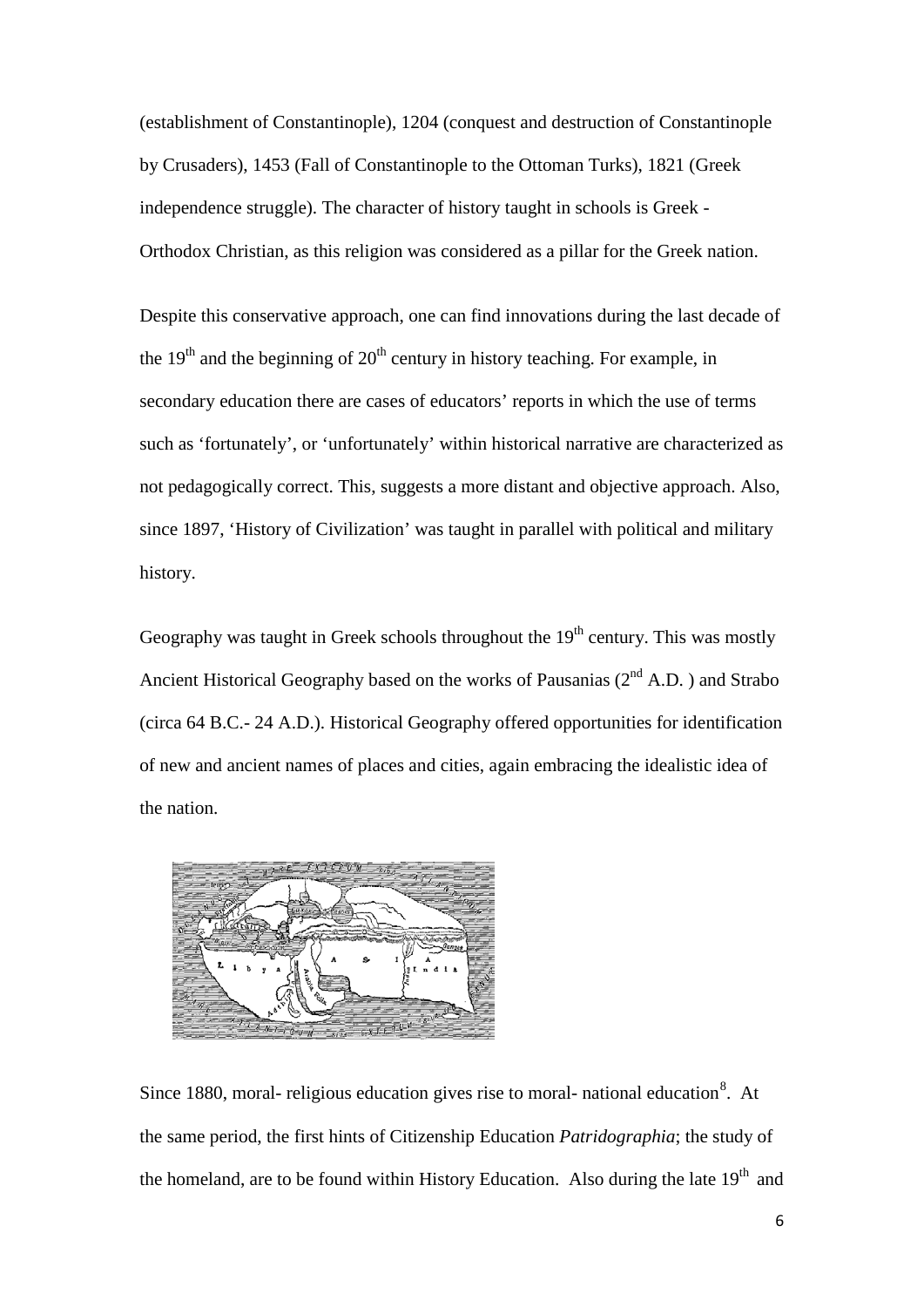early 20<sup>th</sup> century, history textbooks for women' schools were produced. These were mostly biographies of important women serving as good examples for the nation: righteous, decent, brave.

From 1917 to 1921 innovations related to history education took place, such as more inclusive and objective approaches to historical events, introducing aspects of social history as well. These were directed by the 'Educational Association', a movement of educators affected by socialist ideas. This innovative process was interrupted by the Greek-Turkish war (1919-1922). During the interwar period, Greece struggled to face the problems of population exchange after the defeat in the Greek-Turkish war (1923), bearing a collective trauma and severe financial crisis During the 1930s, Ioannis Metaxa's dictatorship imposed an ultra nationalist content in history textbooks, following fascist patterns of the time.

The difficult decade of 1940s is associated with the Nazi occupation of the country and the fierce Greek Civil War (1946-1949). At the time, the influence of Church and Sunday schools is on the increase with the aim of fighting the significant impact of leftish ideology in the population of cities and the country. National history was built on the bipolar: 'we and the others', encouraging a type of history that divided the nation. The 1950s signaled the cold war period. During that time, history textbooks served the anti-communist propaganda, while a significant number of the Greek population-those who were defeated in the Greek Civil War and were politically active left oriented- was in exile or imprisoned, persecuted and excluded from social life. School life was under tight control by conservative politicians and Church (curricula, extra curricula activities, censorship for teachers etc).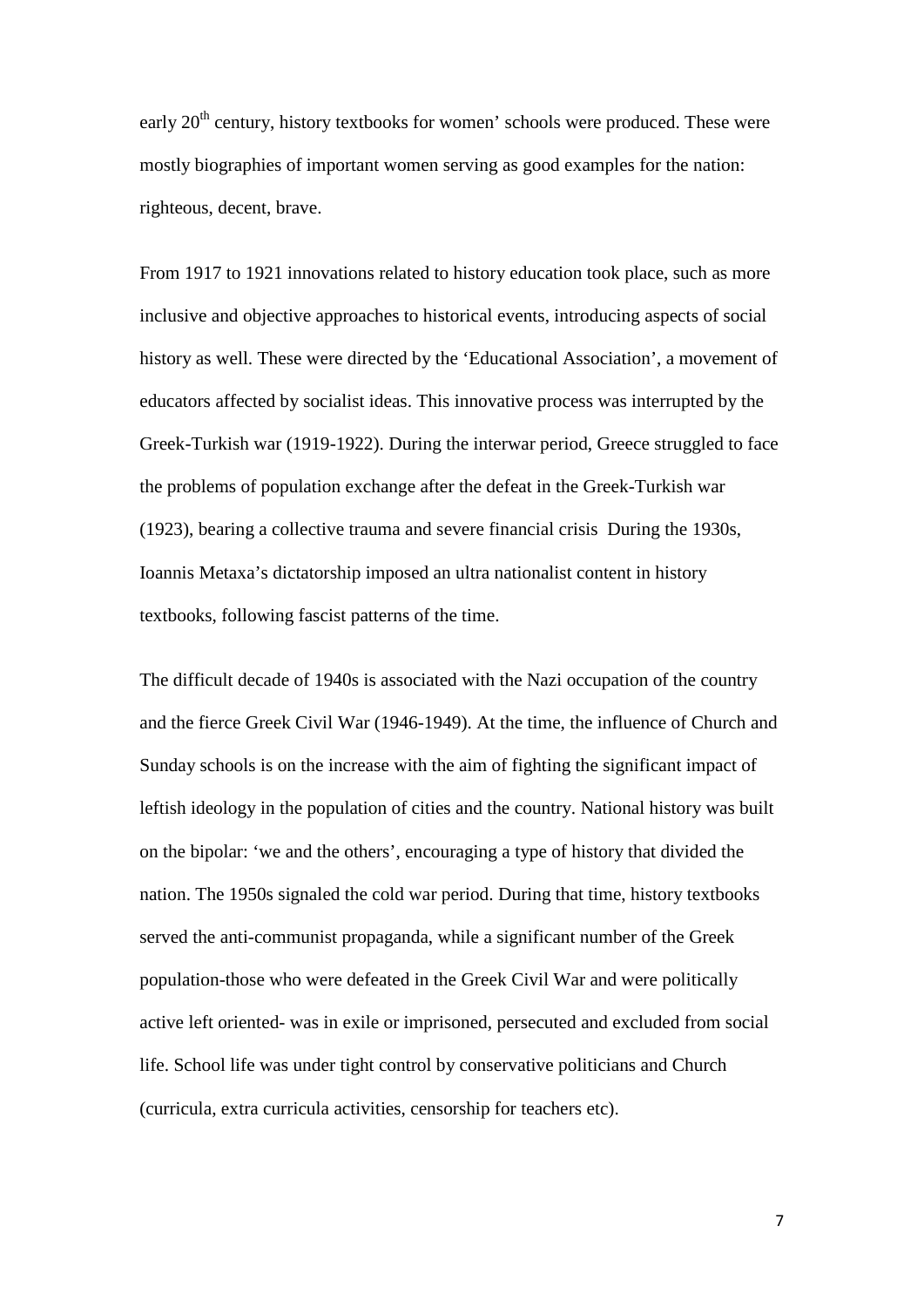During the turbulent 1960s an important educational reformation, introducing new curricula and "dimotiki" language (popular oral language in use) in schools, took place. This was interrupted, however, by a military coup, followed by seven dark years; Junda (1967-1974). During the transitional period of 1974-1981, which followed the fall of the military regime, timid steps to liberalization in education were taken, albeit the nationalistic content in history education remained dominant. Greece's accession to the European Union (European Economic Community at the time) in 1979 signaled a turning point. After 1982 the biggest reform in History textbooks took place<sup>[9](#page-14-2)</sup>, characterized by a European turn; attempts to change the approach in history teaching, following curriculum change and educational reforms, occurred in 1984, 1999, 2003 and 2011. In 1984, the most important general educational reform was implemented. This included a different and multiperspective approach to Greek, European and World history (innovative at the time), introducing a variety of sources, visual material, updated historiography, social, economic and cultural history. Despite these, the approach in history education remained mainly ethnocentric; Greek perspective and historiographical interpretation were dominant. The new history textbooks were embraced by students and adored by teachers. The textbooks on Contemporary and Modern History produced at the time were in use for almost 23 years, signaling a kind of inertia.

On the other hand: during the past 28 years there are 4 cases of history textbooks (1984, 1991, 2001, 2006) which, although approved by Hellenic Pedagogical Institute and introduced to schools, were taught for a short period of time and then were withdrawn under the pressure of media, conservative right and left wing politicians and the church, manipulating public opinion.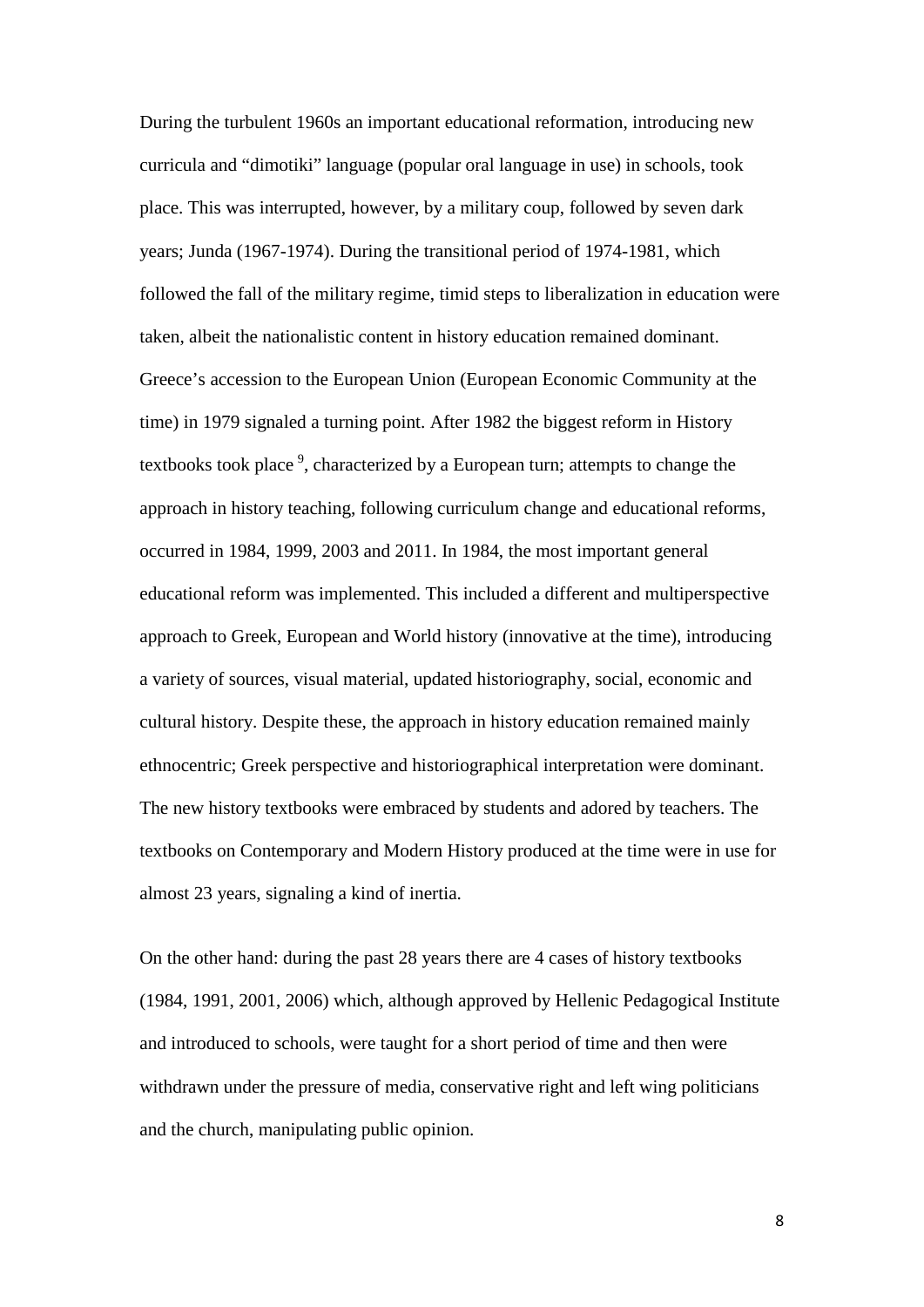The withdrawn books were considered as either undermining the nation's history, denying national 'truths' (= myths), deconstructing regional history and deteriorating national identity or extremely 'cosmopolitan'.

#### **The Greek case: typical or 'sonderweg'?**

Greeks are stumbling and trying to balance between a European, a Balkan and a national identity, focusing on the 'ideal loneliness' of the nation. This mentality affects the general attitude towards school history too. At the moment, euroskepticism is growing fast due to severe financial crisis; a devastated country, humiliated and depressed which turns to good old fashioned nationalism in order to 'survive'. Financial crisis imposes more and more cuts in wages, the demolition of welfare state and consequently education, unpredictable recession and constant social unrest triggered by it. Several problems such as shortage of teachers, deteriorating working conditions, severe cuts in school budgets emerged. The country is at a state of shock.

Ten per cent of the current population in Greece consists of immigrants (mostly illegal ones) and in some schools, in downtown Athens, 70% of the pupils in a class are immigrants. Growing xenophobia, ineffective policies by the state and unprepared teachers draw the scenery. The crime rates raise dangerously feeding irrational xenophobia and donating 7% to the neo-nazi 'Golden Dawn' party in recent elections. The influence of Church and the media to public history remains strong, while a new form of nationalism, running horizontally from right to left wing political entities, has emerged.

Controversial and traumatic topics affect history teaching (Greek–Turkish affairs, the Macedonian issue, the Cyprus issue, the concepts of genocide and ethno cleansing, non recognized minorities). These issues have to be dealt within school history and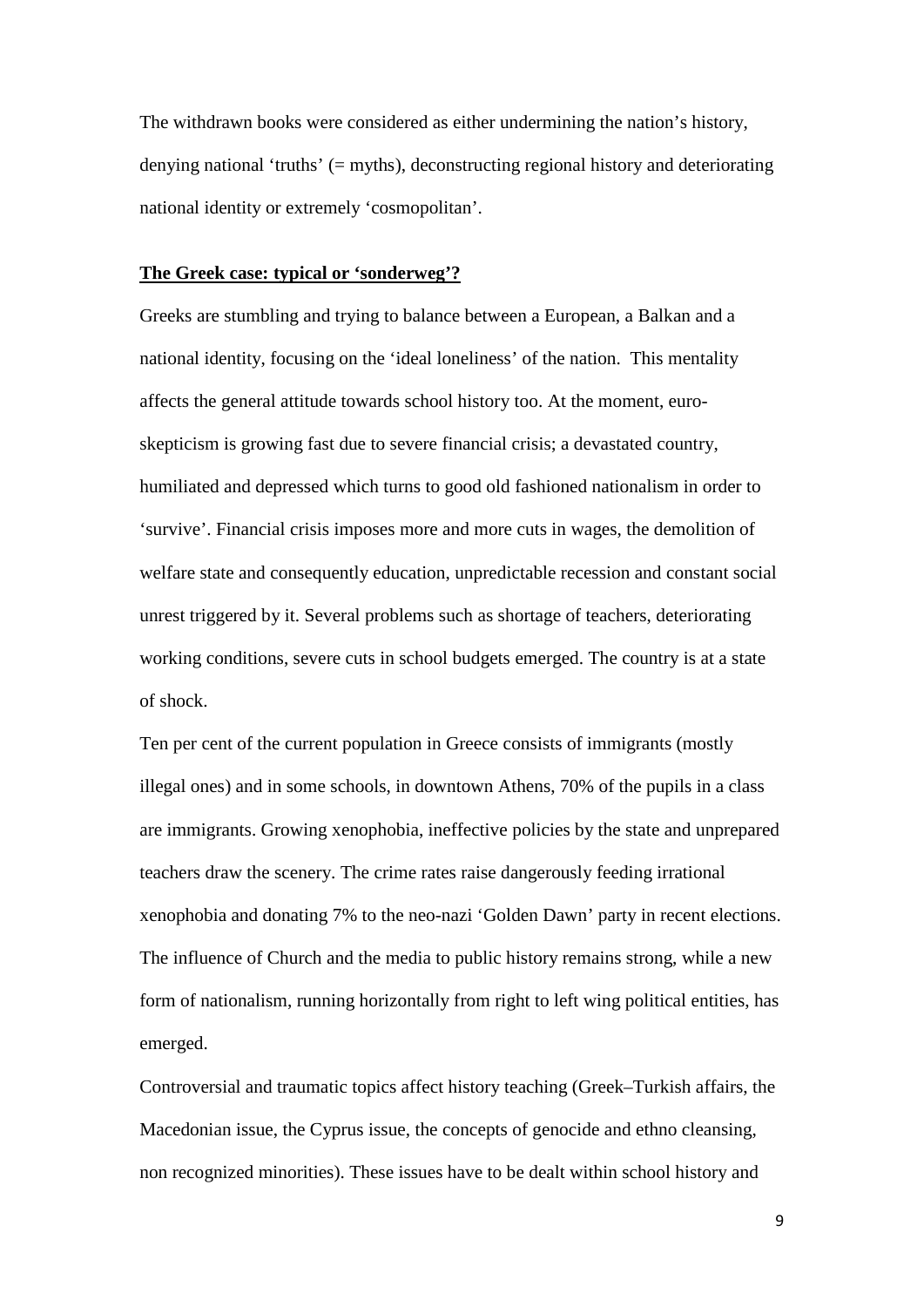not depend on the willingness and efficiency of some teachers. The need of a deep change in history education in Greece was obvious. Under these circumstances a new proposal was made regarding History Curriculum. It was prepared for compulsory Education (Primary and Gymnasium; ages 6-15).

For the first time the new curriculum does not follow Brunner's spiral pattern. History is approached from kindergarten and the curriculum unfolds offering alternative and multiple perspectives for each grade, based on methods of active and teamwork learning.

The curriculum is not based on a single official textbook (which is one of the factors describing Greek pathology); it is partly open and demands confident and well trained teachers (and more work of course) using a variety of sources and offering detailed instructions for them.

Public uses of history and hidden curriculum were taken into consideration as factors affecting pupils' historical consciousness.

More specifically the new curriculum of 2011 for compulsory education (suggestion) is structured as follows:

- Kindergarten: Introduction to the concept of the past, based on the family near past. Topics: life, work and leisure in grandmother's and grandfather's time (such as school, toys, games).
- Primary school, 1st and  $2<sup>nd</sup>$  grade: Introduction to history based on family, social, local near past.
- $\bullet$  3<sup>rd</sup> grade: Prehistory. People of Mediterranean. Space everyday life, climate, food, housing, transportation, communication. Mythology, as a way to understand and interpret the world.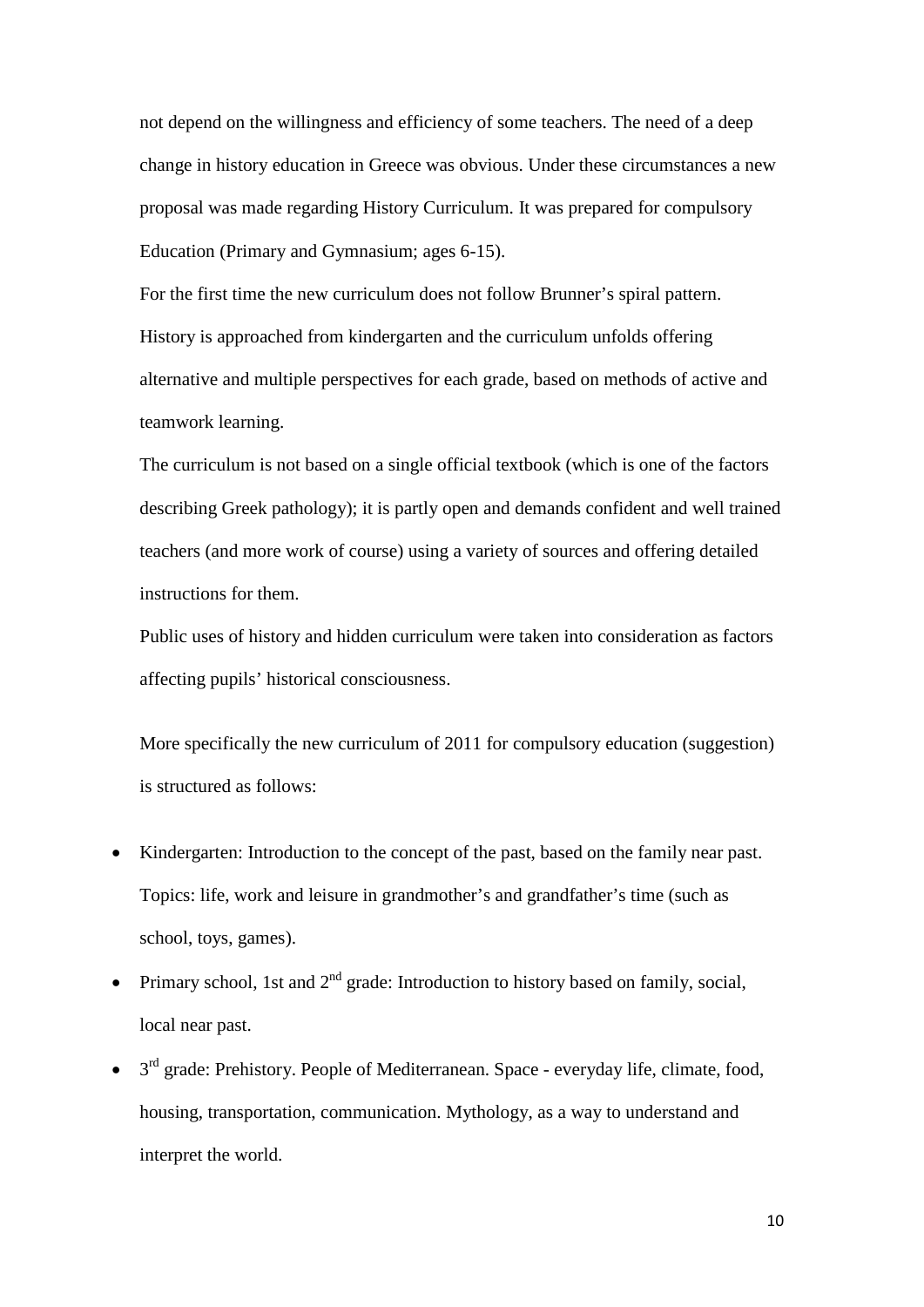- 4<sup>th</sup> grade: Ancient Greek History up to Hellenistic period. Culture and civilization. Frames and basic references.
- $\bullet$  5<sup>th</sup> grade: From Antiquity to Medieval Age. Roman history, Byzantine history, Medieval Europe ( $2<sup>nd</sup>$  century B. C.-15<sup>th</sup> century). Evolution, society, migrations.
- $6<sup>th</sup>$  grade: Modern History:  $16<sup>th</sup>$  c. to early  $19<sup>th</sup>$  c. Renaissance, Discoveries, American (Focus on *out of school* history and museum education) and French Revolution, Greek Revolution, independence and formation of Greek State (1830). Ideas, states, citizens and society.
- Gymnasium,  $1<sup>st</sup>$  and  $2<sup>nd</sup>$  grade:  $19<sup>th</sup>$  century and  $20<sup>th</sup>$  century, respectively: World, European, Regional, National History (several aspects of History)
- Gymnasium,  $3<sup>rd</sup>$  grade: Starting from  $21<sup>st</sup>$  century and going back: important historical topics regarding to their different manifestations through time. For example: Athenian and contemporary democracy, forms of slavery, political regimes, feudalism and capitalism, clash of civilizations, art, people on the move, etc. Suggested 5-6 core topics and more to be implemented separately in schools, according to needs, interests and choices of students and teachers.

Public History is part of all grades' curriculum. In this context students can understand and question, discuss and deconstruct the meaning and purpose of anniversaries, commemoration monuments, museums, media etc (out of school history).

The implementation of the curriculum (aims, content, methodology) was based on the 4 pillars of education prescribed by UNESCO: *knowing and understanding, researching and spotting, communicating and cooperating with others, connecting with life* <sup>[10](#page-14-3)</sup>. This suggests a holistic approach to history which means working on main historical issues (national and global), multiperspectivity  $\frac{11}{1}$  $\frac{11}{1}$  $\frac{11}{1}$ , use of multiple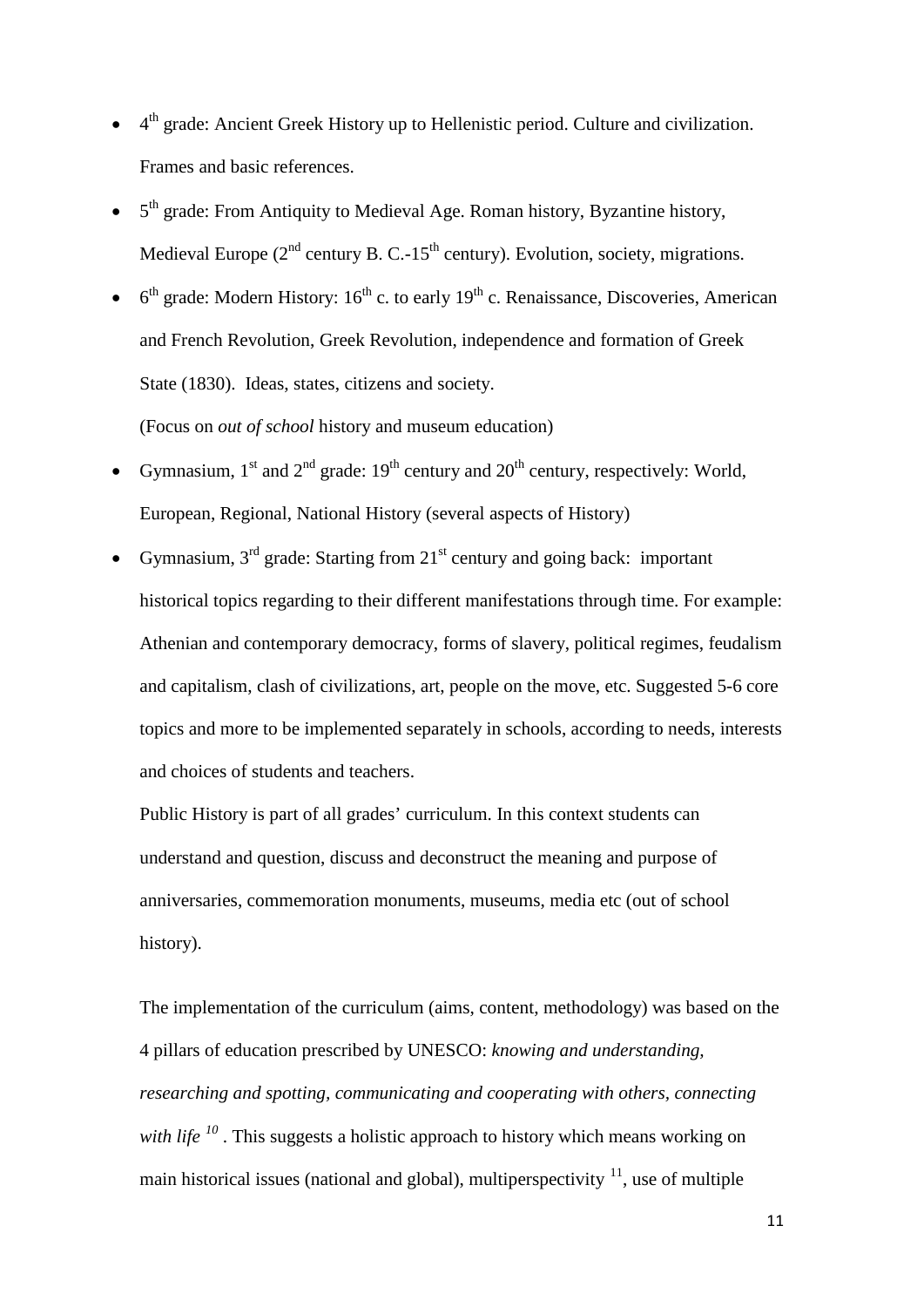sources, focus on visual material (visual and media literacy), development of ICT skills. Also, teamwork, implementation of project work, experiential approaches (drama techniques, simulations, playing 'devil's advocate'), development of empathic skills and communication skills.

The new curriculum suggested two successive hours per week, within the timetable, as one session for history.

Also, the proposal insisted on constant revision and connection of new historical knowledge to prior, active, discovery and team work methods approaching new knowledge, avoiding unnecessary details, but insisting and coming back to the big picture: focus on basic outlines of historical phenomena and periods, provocation of pupils' interest, since history has a meaning for their life and this should be made clear to them. Historical narrative and project work were based on broader topics within a historical period such as: wars and treaties, society and everyday life, art and communication, economy and nature/climate, cultural clashes, historical personalities. The concept encouraged team work allowing participation and learning for students with special learning /educational needs as well as presentation of projects and creation of pupils' own historical narrative, uploaded to the school, website are the final steps.

The program was submitted by the educational committee  $12$  to the Ministry of Education, which was quite skeptical about the openness of the curriculum, especially in the  $3<sup>rd</sup>$  grade of Gymnasium  $<sup>13</sup>$ . So the proposed curriculum was considered too</sup> demanding (infrastructure / ICT, training) and 'slippery'. Also the efficiency of teachers to implement such an open curriculum was questioned. Additionally there was an insistence on maintaining Brunner's spiral model, i.e. repeating Ancient, Medieval, Modern history in Primary and Lower Secondary Education (Gymnasium).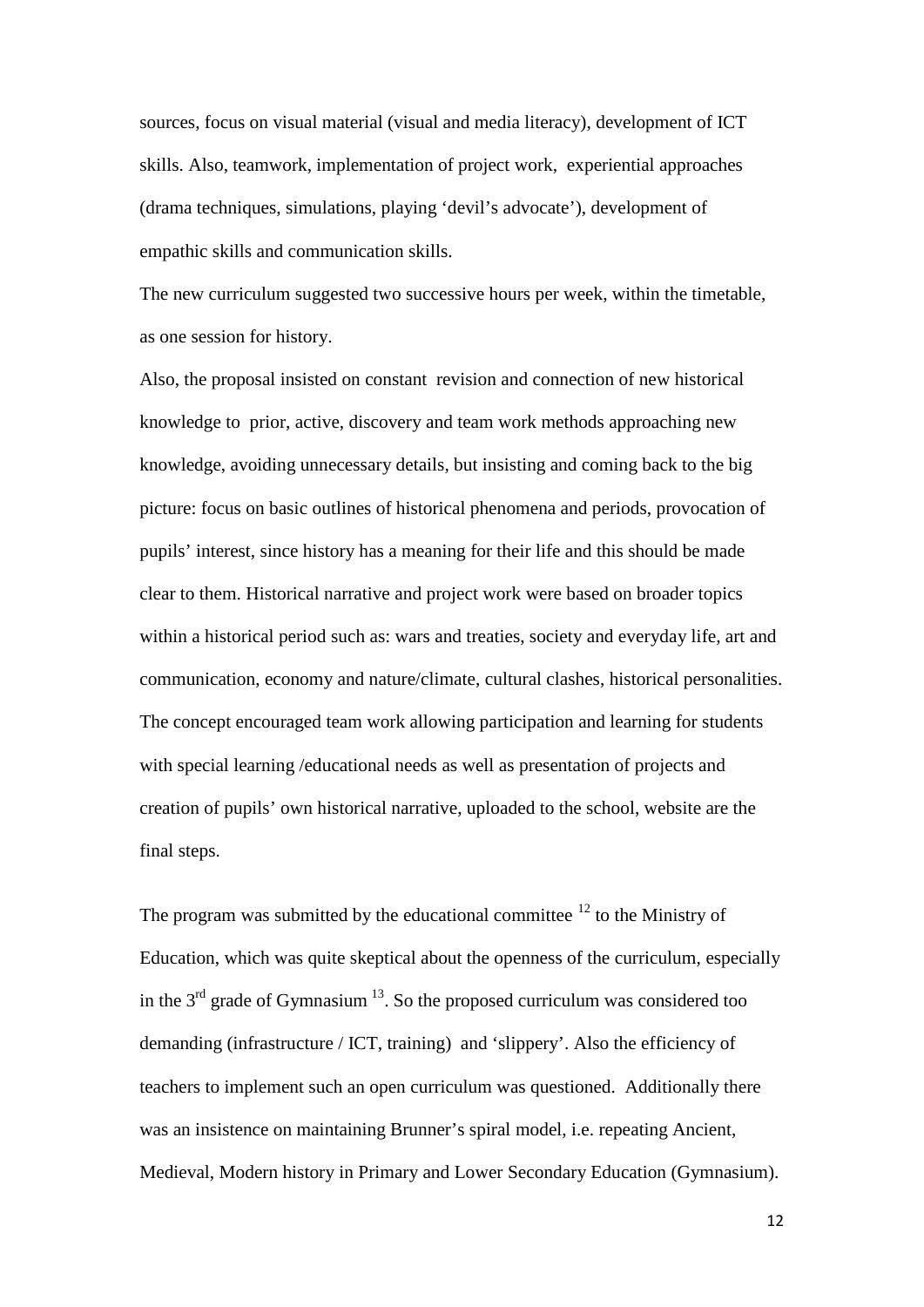The implicit argument was: "we cannot skip ancient and Byzantine history as taught so far (linear, strictly chronological approach) because this questions national identity as approached for the last 200 years. We do not have an alternative to Paparrigopoulos' pattern based on the continuation of Greek nation".

### **Epilogue**

The reform of history curricula is always a painful process full of controversies. Even in countries with a strong tradition in history teaching we can see backlashes, based on political agendas promoting an instrumental knowledge of history, supporting the ideas of the nation, following a public debate questioning open curricula and modern (or post –modern) approaches<sup>[14](#page-14-7)</sup>. In countries like Greece, 'tormented by history'<sup>[15](#page-15-0)</sup> where history is a constant and open battle field between academics and the public, it becomes even more difficult. In periods of crisis (social, political, economic) any attempt of reform in history curricula is rather 'doomed': *'Every nation has its family secrets…'* as Marc Ferro mentioned. These family secrets are at stake when politicians lose control of history education. But this is also the bet that history educators have to win.

<span id="page-12-0"></span> $<sup>1</sup>$  The term appeared for the first time during the debates of Prime Minister Ioannis</sup> Kolettis with King Otto von Wittelsbach that preceded the promulgation of the 1844 constitution. Although the expression was new in 1844, the concept had roots in the Greek popular psyche, nurtured as it was by prophecies and legends that had kept hopes of eventual liberation from Turkish rule alive. This is reflected in the folk saying:

'*Πάλι με χρόνια με καιρούς, πάλι δικά μας θα 'ναι!'*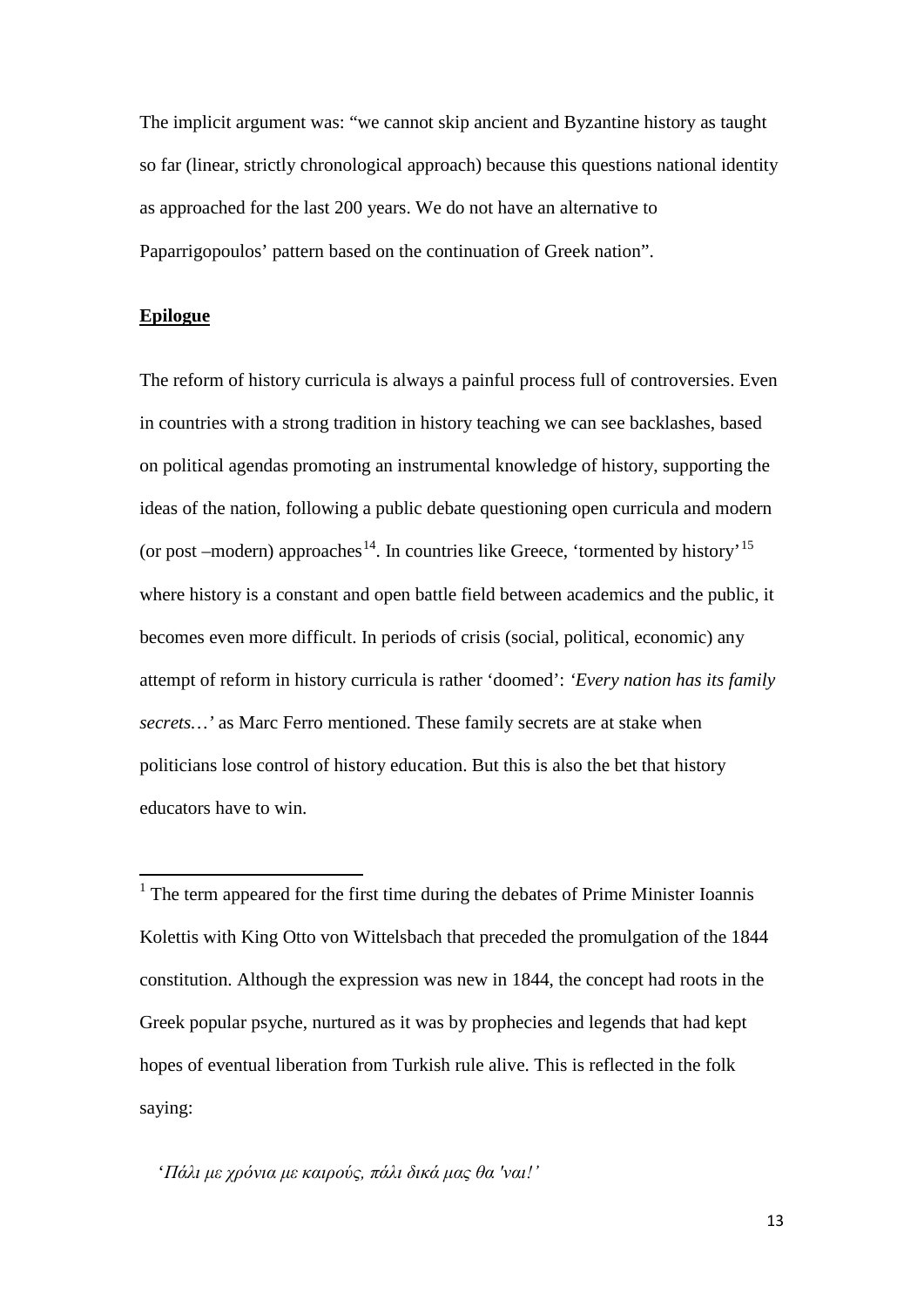('*Once more, as years and time go by, once more they shall be ours'*).

**.** 

This legacy followed the fall of Constantinople to the Ottoman Turks in 1453.

<span id="page-13-0"></span> $2$  Eleftherios Venizelos served as a prime minister of Greece in 7 different occasions, from 1910 to 1936. He was the High Commissioner of the autonomous island of Crete (1910) before joining Greece. He was the leader and victor in the Balkan Wars and a widely acknowledged and respected diplomat and negotiator during the World War I and the Turkish –Greek war (1919-1923), a great reformist and he created the foundations of a modern and strong Greek state in the  $20<sup>th</sup>$  century.

<span id="page-13-1"></span><sup>3</sup> Christina Koulouri, *Istoria kai Geografia sta Ellinika scholeia (1834- 1914)* [\[History](http://panteion.academia.edu/ChristinaKoulouri/Books/474783/Istoria_kai_Geografia_sta_ellenika_scholeia_Athens_1988_in_Greek_-_1834-1914_._._-_) [and Geography in Greek schools \(1834-1914\)\] \(Athens: General](http://panteion.academia.edu/ChristinaKoulouri/Books/474783/Istoria_kai_Geografia_sta_ellenika_scholeia_Athens_1988_in_Greek_-_1834-1914_._._-_) Directoire of Youth, 1988).

<span id="page-13-2"></span><sup>4</sup> Yiannis Hamilakis and Jo Labani, "Time, Materiality and the Work of Memory" in *History & Memory*, 20, no 2 (2008): 5-17.

<span id="page-13-3"></span><sup>5</sup> J.G.A. Pocock, "Between Machiavelli and Hume: Gibbon as Civic Humanist and Philosophical Historian," *Daedulus* 105,3 (1976), 153–169

<span id="page-13-4"></span>6 Konstantinos Paparrigopoulos, *Istoria tou Ellinikou Ethnous* [History of the Greek Nation], (Athens, Alexandros, 2001,  $1<sup>st</sup>$  ed. 1853). A very sophisticated performance based on this narrative was presented at the opening ceremony at the Olympic Games in Athens 2004, created and directed by the chorographer Dimitris Papaioannou. See Dimitris Papaioannou, *Opening Ceremony of the Athens Olympic Games: Hourglass* (Athens, 2004) [Online] Available at:

<http://www.youtube.com/watch?v=UoJKHmkb0g4&feature=related> [Last accessed13 December 2012].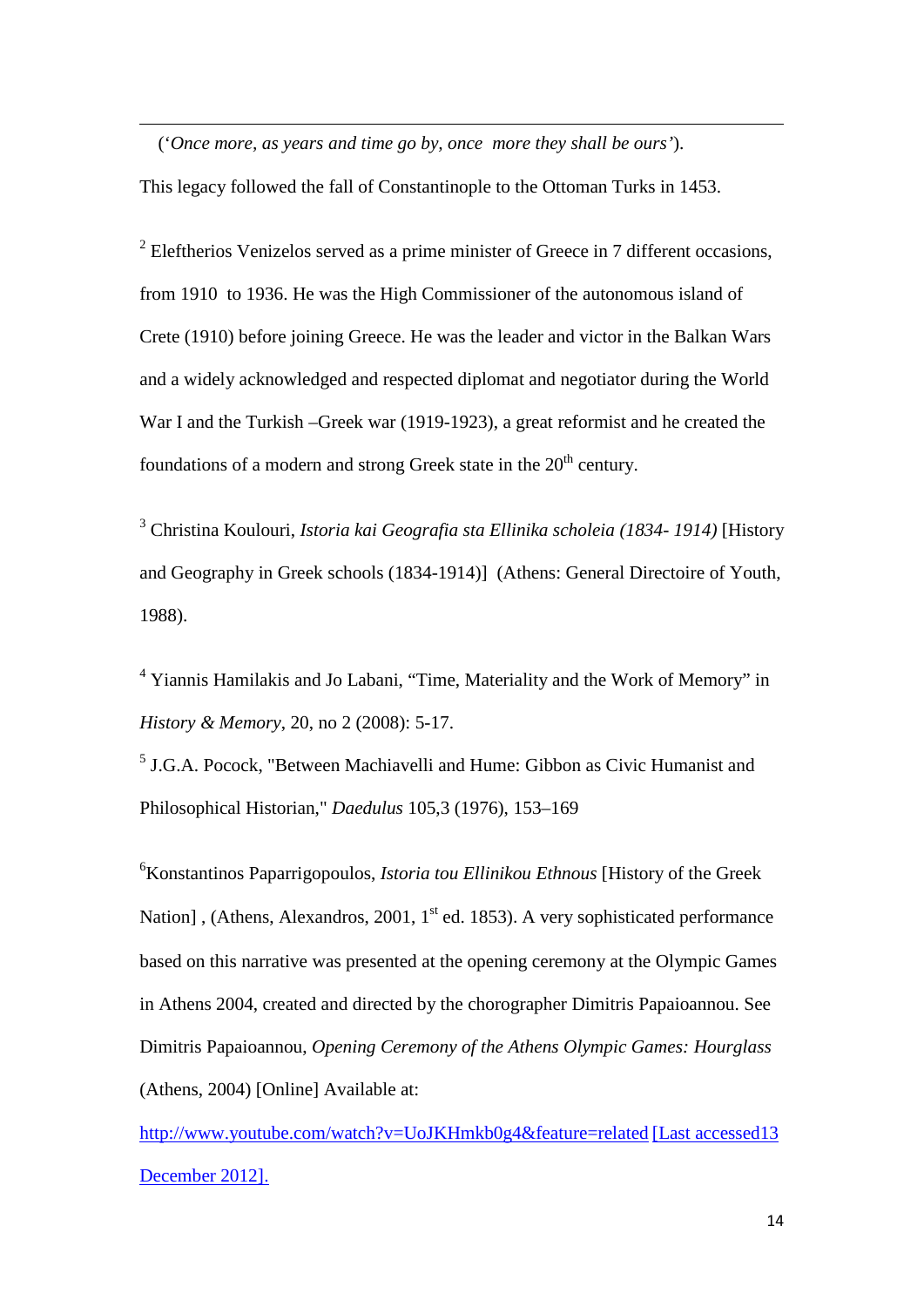<span id="page-14-0"></span><sup>7</sup> Ernest Gellner, *Ethnikismos* [Nationalism], (Athens: Alexandria, 2002), 107-109

<span id="page-14-1"></span> $8$  At the time, Charilaos Trikoupis, a great politician in  $19<sup>th</sup>$  century, was prime minister, promoting modernization and further changes in education.

<span id="page-14-2"></span><sup>9</sup> At the time, the first Socialist Party government ruled Greece with Andreas Papandreou as prime minister.

<span id="page-14-3"></span><sup>10</sup> Jacques Delors, *Learning: The Treasure Within. Report to UNESCO of the International Commission* (Paris: United Nations Educational, 1998).

<span id="page-14-4"></span><sup>11</sup> Council of Europe, *Recommendation Rec (2001) 15 on history teaching in twentyfirst-century Europe*

<span id="page-14-5"></span> $12$  10 people, appointed by the government: 4 academics, experts on history and history didactics, 6 history teachers in primary and secondary education.

<span id="page-14-6"></span> $13$  Meanwhile, the members of the education committee were informed that the new curriculum was rejected. We were not really surprised, though deeply disappointed for another lost chance for history education in Greece:

*'Ever tried. Ever failed. No matter. Try again. Fail again. Fail better…' Samuel Becket*

<span id="page-14-7"></span><sup>14</sup> Antonis Liakos, "History Wars: Questioning Tolerance" in G. Hàlfadanarson (ed.), *Discrimination and Tolerance in Historical Perspective*, Pisa: Plus-Pisa University Press (2008): 77-92 , Maria Repoussi, "Politics question history education. Debates on Greek History Textbooks", in *Historical Consciousness-Historical Culture*, International Society for the Didactics of History, Yearbook 2006/2007, Schwalbach/Ts: Wochenschau Verlag (2007): 99-110, Giorgos Kokkinos, *Symbolikoi*